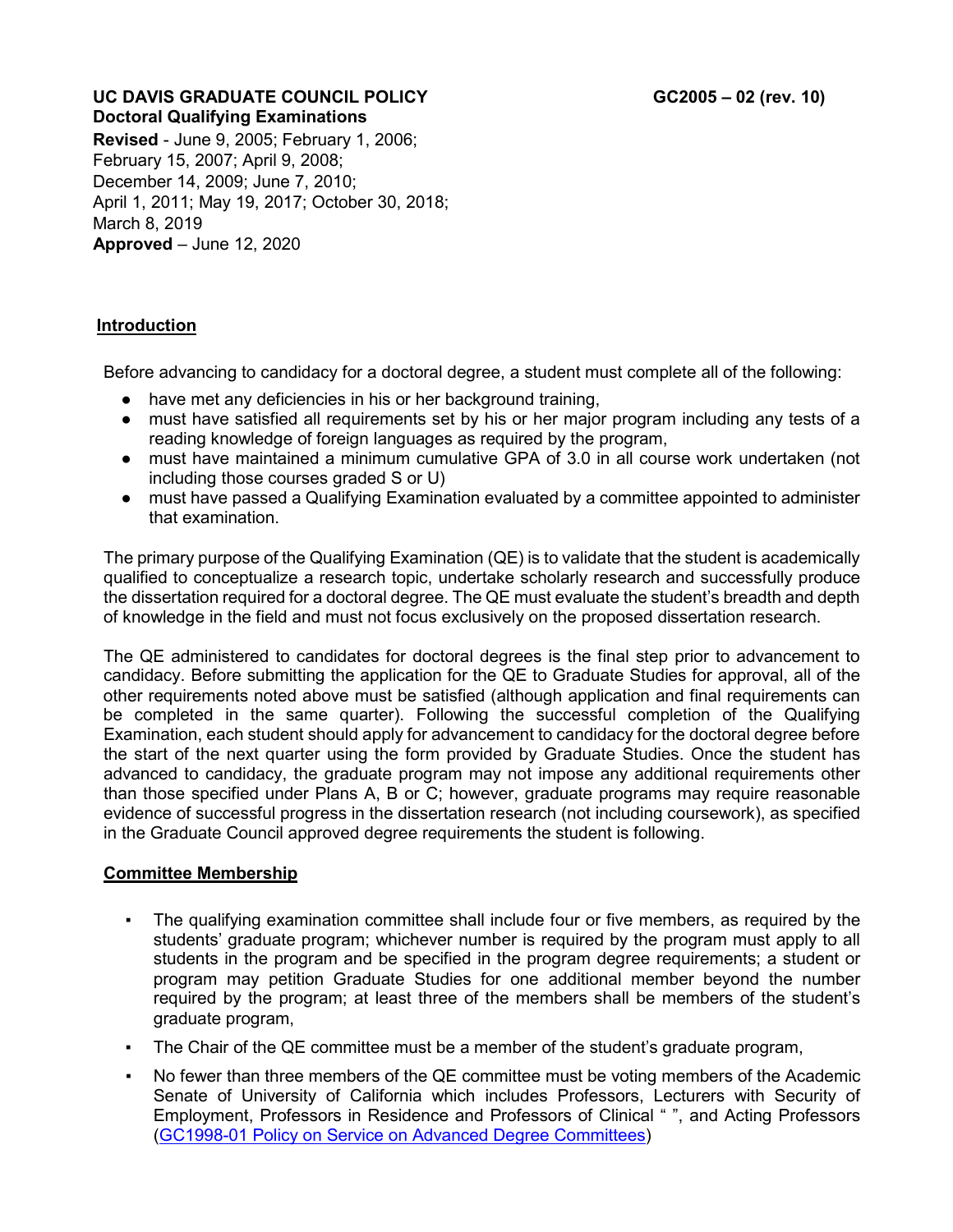- In order to ensure that a breadth of knowledge is tested and to provide external oversight, at least one committee member who is not a member of the student's graduate program", except when the program has an approved exception. (The process to request an exception is part of the degree requirement approval process and is described at the end of this document.)
- In cases where a student is completing a Designated Emphasis (DE), at least one committee member must be affiliated with the DE (GC1988-01 [Designated Emphasis Policy and](https://academicsenate.ucdavis.edu/committees/graduate-council/policies)  [Proposal Guidelines\)](https://academicsenate.ucdavis.edu/committees/graduate-council/policies), in order to ensure that there is dedicated examination of DE topics. If none of the committee members can serve in that role an additional committee member should be appointed according to the process above.

At most two members of a 5-person committee or one member of a 4-person committee may be from categories that include non-Senate faculty. In particular, at most one member can be a faculty member from another university or scholars from outside academia as specified in the Graduate Council "Policy for Service on Advance Degree Committees" [\(GC1998-01 Policy on Service on](https://academicsenate.ucdavis.edu/committees/graduate-council/policies)  [Advanced Degree Committees\)](https://academicsenate.ucdavis.edu/committees/graduate-council/policies).

Requests for any exceptions to the constitution of QE committees shall be submitted to the Dean of Graduate Studies for review and approval. Unless Graduate Council has approved new degree requirements that specifically state that the program requires only 4 members of each QE committee, no exceptions to the minimum 5 members will be approved for said program.

The student's graduate program will suggest the names of persons to be included on QE committees, but appointment shall be made by the Dean of Graduate Studies, who will advise all parties concerned. The intended Chair of the Dissertation Committee (commonly known as the Major Professor) may be a member of the QE committee but may not serve as its Chair. The Chair and members of the examination committee should be chosen to avoid any real or perceived conflict of interest. The suggested membership of the committee should allow for assessment of both breadth and depth of knowledge during the examination. A list of the suggested QE Chair and committee members must be indicated on the student's QE application and should be submitted to Graduate Studies at least 30 days prior to the date of the exam. If the program wishes to suggest changes to the committee membership after the student's QE application has been approved by Graduate Studies, the program must submit a Reconstitution of Committee Member Request to Graduate Studies for approval. Requests for committee reconstitution can be made prior to a first or second QE.

## **Role of the Chair**

The primary responsibilities of the Chair of the QE are to facilitate the work of the committee and to ensure that the examination is conducted fairly. Prior to the examination, the Chair shall meet with the student to discuss scheduling, procedures, format, general content and shall provide the student with clear written guidelines on these matters. The Chair also shall discuss the procedures, format, general content, and evaluation expectations with the other members of the committee. At the start of the examination, the Chair should attempt to put the student at ease so that they can focus on the content of the examination. The Chair should also ensure that the examination conforms to the approved format and general norms of the program, and that the examination addresses both breadth and depth of knowledge. During the examination, the Chair must ensure that the QE adheres to the expected schedule. Following the examination, the Chair should facilitate the discussion among the committee members, ensure that the committee makes every reasonable effort to reach a unanimous conclusion, inform the student of the result at the conclusion of the exam and file the committee report with Graduate Studies within 72 hours.

Service on Qualifying Examination committees is a regular responsibility of all full-time faculty. Those who agree to serve are expected to be flexible with their schedules to accommodate the interests of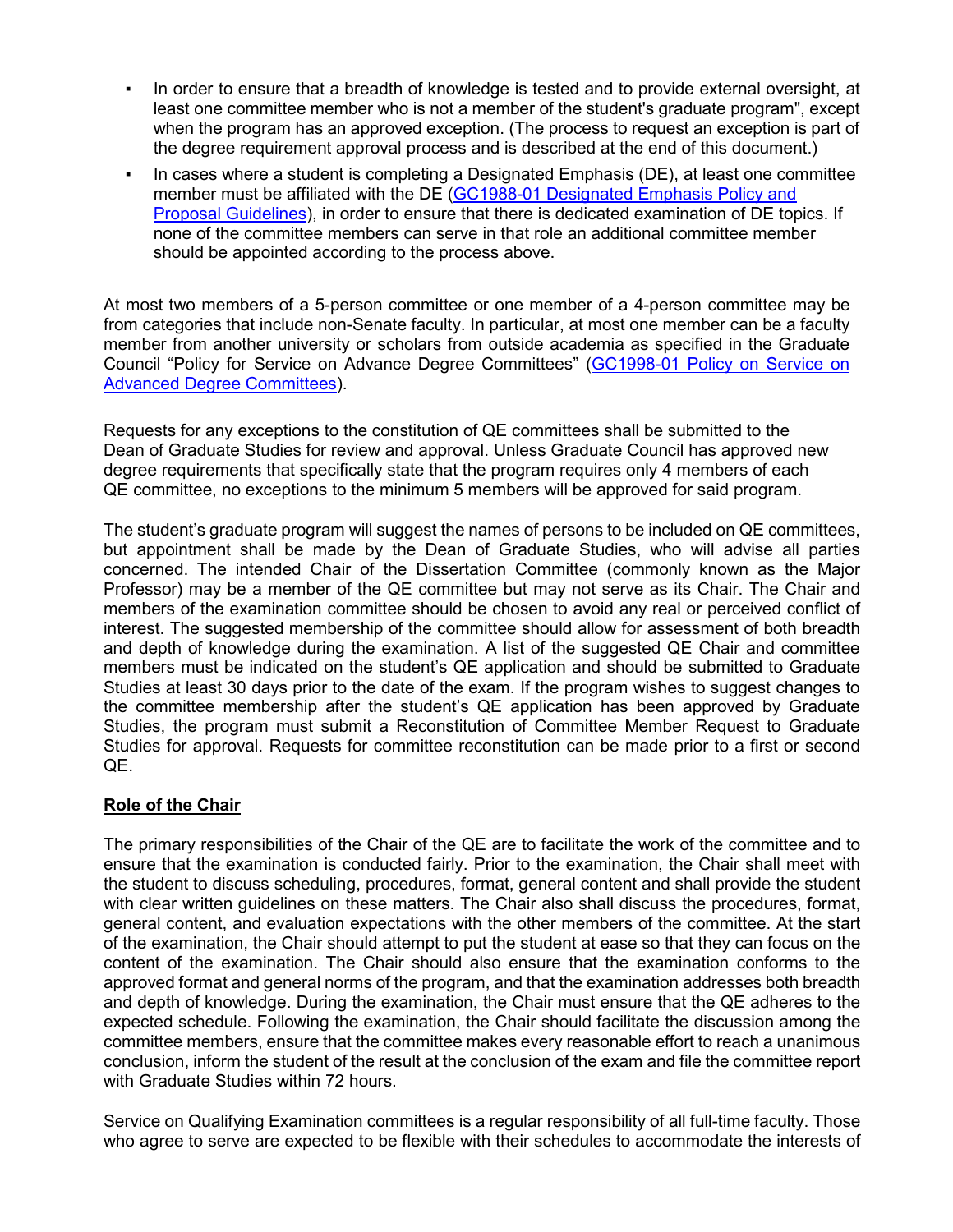the student in scheduling the examination in a timely manner and to participate fully in the process. It is the responsibility of all members of the Qualifying Examination committee to facilitate an examination that addresses both breadth and depth of knowledge.

## **Timing**

Graduate programs may define a window of time during the program of study that is appropriate for Qualifying Examinations. The examination can be scheduled in the same quarter that the student completes all courses and other program degree requirements. If that is the case, the Graduate Advisor must not submit the Advancement to Candidacy form until it can be verified by Graduate Studies that the student has passed the courses and satisfied all program requirements. The student must be in active status (e.g. not on PELP) when taking their QE.

## **Process**

The Qualifying Examination shall include an oral examination of approximately 2-3 hours in length, with the student and entire committee present, and the decision-making process immediately following. Non-voting faculty observers may be invited with the unanimous consent of the committee and student. All members of the examination committee are expected to be present during the entire examination; procedures to be followed in the case of unexpected absences of committee members are described in the Graduate Council's Policy on Service on Advanced Degree Committees [\(GC1998-](https://academicsenate.ucdavis.edu/committees/graduate-council/policies) [01 Policy on Service on Advanced Degree Committees\)](https://academicsenate.ucdavis.edu/committees/graduate-council/policies). Under unusual and extenuating circumstances, as determined by the committee, the committee may suspend the qualifying examination in process, and may request that the exam be considered a "No examination". If the committee wishes to make this request, the chair must return the Report on Qualifying Examination form so indicating "No examination," and informing the Dean of Graduate Studies of the reasons.

The qualifying examination must cover both breadth and depth of knowledge. If a written examination is administered before the oral as part of the Qualifying Examination, it must be evaluated by the same committee members as the subsequent oral component. Committee members may individually meet with the candidate in advance of the oral component. Any such additional information must be available to all committee members at the time of the oral Qualifying Examination for discussion within the evaluation of the oral component.

In addition, Graduate Council specifies that Qualifying Examinations must have the following essential characteristics:

**1. Be interactive.** The examiners must be able to ask questions, hear the answers, and then follow up with another question or comment in response to the student's initial reply. Committee members, individually and collectively, must be able to engage in a discourse with the candidate on topics relevant to the candidate's area of competence.

**2. Be a group activity.** In addition to the ability to follow up to one's own questions, it is also very important for all examiners to hear all of the questions and all of the student's responses, plus have the ability to interject an alternate follow-up question. The collective wisdom of a group is generally greater than that of the individual. Further having other examiners present serves to moderate the group, to ensure that one examiner does not ask questions that are either trivial or too difficult, and that any one examiner is neither too friendly nor too obstreperous. Thus, to optimize the examination process and evaluation of the candidate, the committee as a whole must collectively: 1) experience the discourse with a candidate, 2) evaluate the candidate's performance, 3) determine the length and content of the examination, and 4) moderate the demeanor of the candidate and the members of the committee.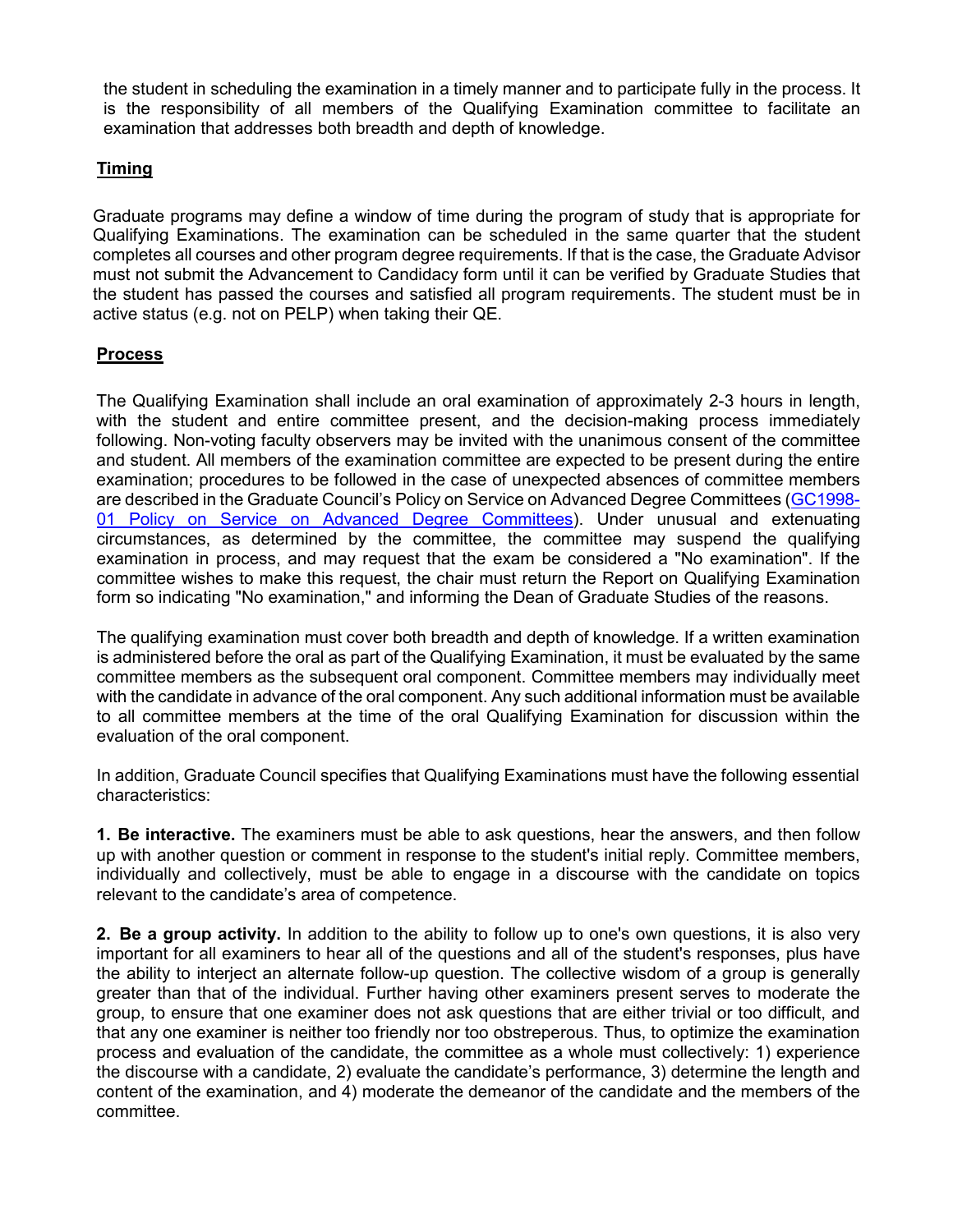**3. Be broadly structured.** Based on the candidate's past academic, research, and scholarly record and the performance on the examination, the candidate must broadly demonstrate sufficient competence in the selected disciplinary area, which must go beyond the limited area of scholarship associated with a dissertation topic. Further, the candidate must demonstrate the capability for integration and utilization of knowledge and skills that are critical for independent and creative research, thereby qualifying them for advancement to the research-intensive phase of doctoral education.

The expectation during the QE should be that the student will focus solely on successfully passing a challenging academic examination. Therefore, it is important for programs to remember that Graduate Council policy is that neither the program nor the QE committee shall impose any expectation that the student will provide refreshments during the examination.

## **Special Considerations for Students with Disabilities**

Graduate Council recognizes that students with disabilities may need appropriate accommodations in order not to be disadvantaged when taking the Qualifying Examination. Requests for reasonable accommodations must be made well in advance of the date of the first sitting for the QE (not less than 1 month and preferably 2 months). Students must initiate such requests through the Student Disability Center [\(http://sdc.ucdavis.edu\)](http://sdc.ucdavis.edu/). When accommodations are deemed appropriate by the SDC, they must preserve the essential characteristics of the QE as described above.

#### **Outcome**

The members should endeavor to reach a unanimous decision as to the qualifications of the student for successful completion of a doctoral program. They should include in their evaluations of the student such factors as relevant components of the previous academic record, performance on specific parts of the qualifying examination, and an overall evaluation of the student's performance and potential for scholarly research as indicated during the examination.

A committee, having reached a unanimous decision, shall inform the student of its decision as "**Pass**" (no conditions may be appended to this decision), "**Not Pass**" (the Chair's report should specify whether the student is required to retake all or part of the examination, list any additional requirements, and state the expected timeline for completion of requirements before retaking all or part of the exam) and "**Fail**". Grades of "Fail" on the first take of the examination will be reviewed by the Dean of Graduate Studies or designee, in consultation with a Graduate Advisor, prior to disqualifying the student.

If a unanimous decision takes the form of "Not Pass" or "Fail," the Chair of the QE committee must include in its report a specific statement, agreed to by all members of the committee, explaining its decision and must inform the student of its decision in person at the end of the committee's deliberation directly after the oral exam. Technically, a unanimous committee is making a recommendation to the Administrative Committee of the Graduate Council; however, the Administrative Committee has delegated authority to make a decision to a unanimous committee. The decision of a unanimous committee may be changed only for cause, e.g. procedural error or probable bias, or in details of the conditions attached to a "Not Pass" decision.

In all cases for both first and second exams, the Chair of the examining committee is responsible for informing the student orally of the outcome of the exam at the time of the exam and is responsible for reporting the result and supplying other information to the Graduate Council as required by this policy statement. Qualifying Examination reports must be filed within 72 hours of the completion of the examination. The Dean of Graduate Studies will inform the student in writing of the outcome of the exam.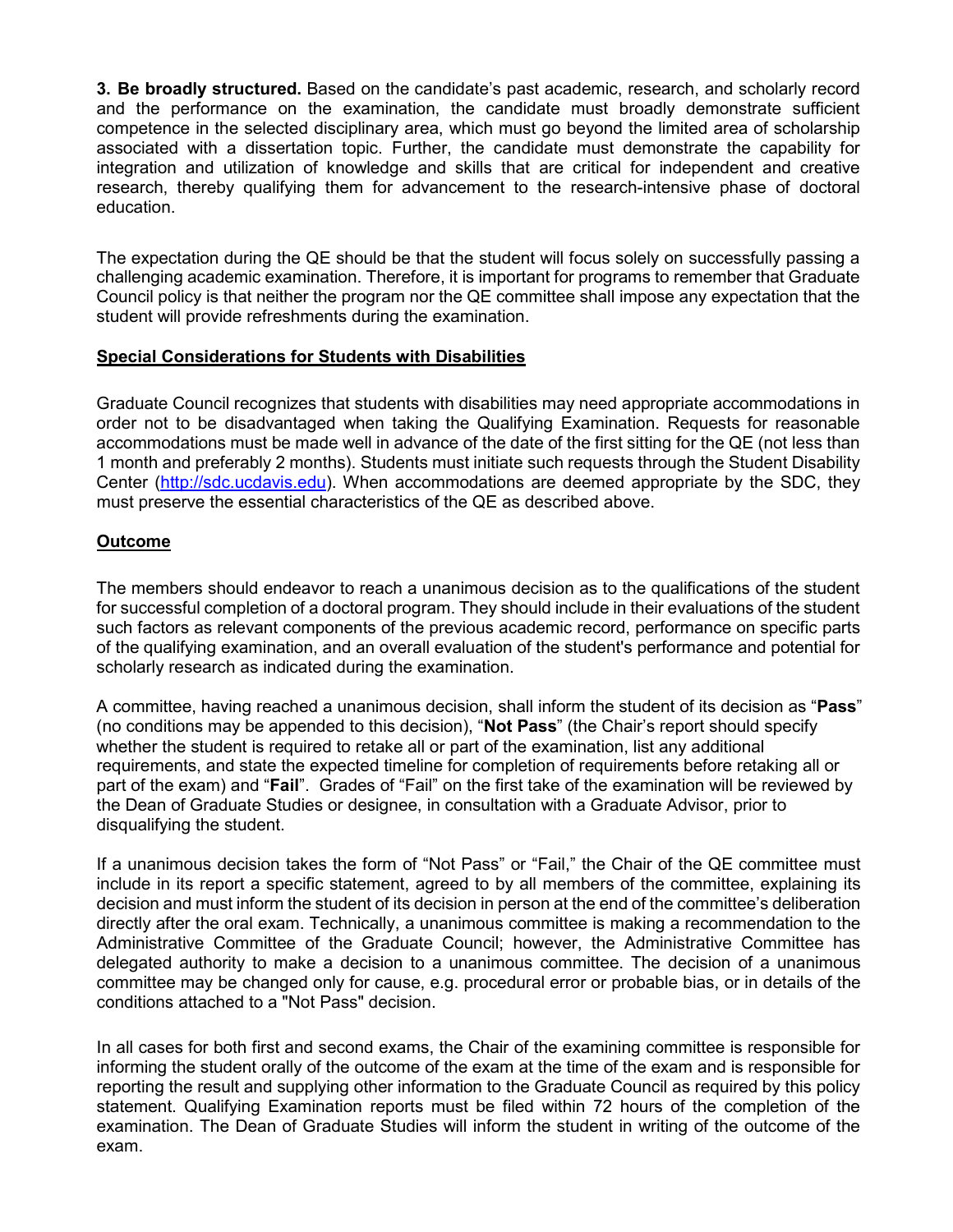## **Non-unanimous Committee Decisions**

If, after due deliberation, it becomes evident that the committee cannot reach a unanimous decision, the Chair shall inform the student that the committee is divided. Chairs of divided committees shall be especially careful to inform the student that (i) both the majority and minority are making recommendations, (ii) that the recommendations will be subject to further review, and (iii) that the Administrative Committee of the Graduate Council will make the decision as to future action. The Chair shall also notify the Dean of Graduate Studies that the committee is divided and shall forward to the Dean separate written reports (unsigned) from the majority and minority of the committee with their specific evaluations of the student's performance on the examination and recommendations for further action by the Administrative Committee. The Dean will forward information from the committee to the Administrative Committee for review and final decision (GC1998-01 (rev.07)). The Administrative Committee may, at its discretion, request individual statements from members of the examining committee and will consider a written statement from the student if one is submitted. While the discussions of the examining committee are confidential, student records, such as written reports from committee members, are by law available to the student.

## **Second Qualifying Exam**

The second QE is taken if the student received a Not Pass on the first exam. Its form and content should be clearly communicated in writing on the QE report to the student after the first exam. The second QE should be designed to address the deficiencies identified in evaluation of the first QE. In some cases, this will be exclusively an oral examination; in others, the student may be asked to rewrite the written portion of the first exam or write additional papers. The committee shall not defer its evaluation to a third party, e.g., by asking the student to take a class or serve as a Teaching Assistant in lieu of a second QE. Whatever form the examination takes, the committee must meet as a whole and discuss the outcome of the first and second QE. That is, when the committee deliberates at the conclusion of the second QE exam, they should consider the candidate's performance on the first and second exams and not decide the outcome just on the performance on the second exam alone. Only one retake of the QE is allowed and at the conclusion of the second exam only a Pass or Fail is recognized.

## **FOR BOTH FIRST AND SECOND EXAMS**

## **Blanket Exception for an External Member on the QE Committee**

Graduate programs can request blanket exception to the policy of including a member external to the program on each student's qualifying examination. Such exceptions shall require clear justification. One possible justification for such a request is that the membership of a large program is not dominated by any single department, but instead draws a super- majority of its members from many different departments. If the program is dominated by a single department, blanket exceptions will not be granted. Requests will be reviewed and granted or denied by the Graduate Council's Administrative Committee.

## **Requests for the Blanket Exception must include the following**:

- **1.** A faculty member list sorted by departmental affiliation.
- **2.** A statement guaranteeing the program will recommend appropriate QE committee compositions. Appropriate compositions are those that are not drawn from a single department, and ensure that a student's breadth of knowledge will be examined. The Graduate Advisor will make certain that